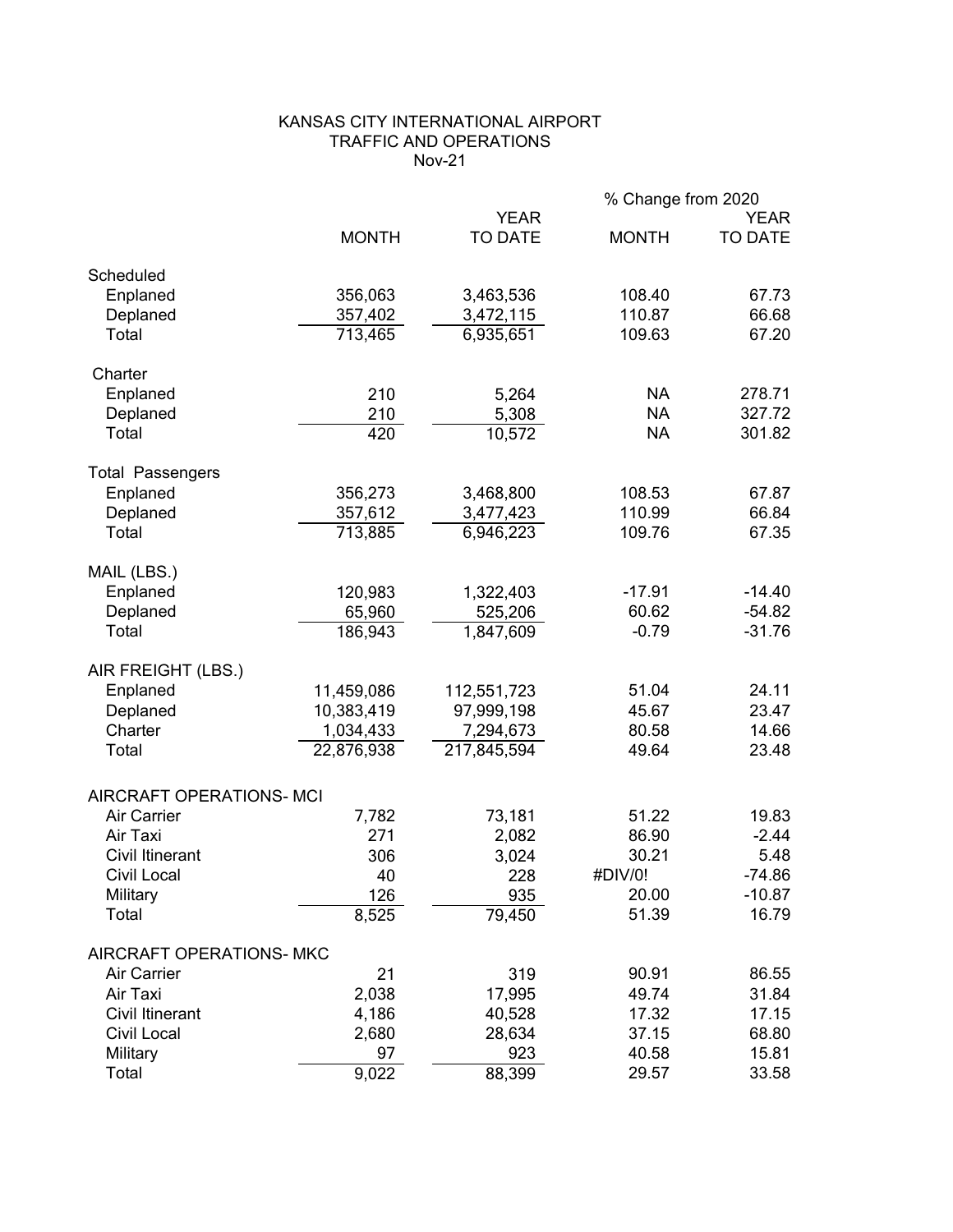## KANSAS CITY INTERNATIONAL AIRPORT PASSENGER ENPLANEMENTS BY CARRIER Nov-21

|                          |                          | 2021                |           |                     |            | 2020    |                     |         |                        |           |            |
|--------------------------|--------------------------|---------------------|-----------|---------------------|------------|---------|---------------------|---------|------------------------|-----------|------------|
|                          |                          | <b>ENPLANEMENTS</b> |           | <b>MARKET SHARE</b> |            |         | <b>ENPLANEMENTS</b> |         | <b>MARKET</b><br>SHARE |           | % CHANGE   |
| <b>Marketing Carrier</b> | <b>Operating Carrier</b> | Month               | YTD       | Month               | <b>YTD</b> | Month   | YTD                 | Month   | <b>YTD</b>             | Month     | <b>YTD</b> |
| AC Jazz                  | Air Canada               | 0                   | 0         | $0.0\%$             | $0.0\%$    | 0       | 2,203               | 0.0%    | 0.1%                   | <b>NA</b> | $-100.0\%$ |
| Alaska                   | Alaska                   | 9,429               | 84,172    | 2.6%                | 2.4%       | 4,644   | 46,181              | 2.7%    | 2.2%                   | 103.0%    | 82.3%      |
| American                 | American                 | 39,663              | 628,205   | 11.1%               | 18.1%      | 29,669  | 363,263             | 17.4%   | 17.6%                  | 33.7%     | 72.9%      |
| Allegiant Air            | Allegiant Air            | 2,201               | 28,500    | 0.6%                | 0.8%       | 1,332   | 21,417              | 0.8%    | $1.0\%$                | 65.2%     | 33.1%      |
| Delta                    | Delta                    | 77,319              | 600,683   | 21.7%               | 17.3%      | 27,094  | 329,614             | 15.9%   | 16.0%                  | 185.4%    | 82.2%      |
| Frontier                 | Frontier                 | 3,243               | 47,975    | 0.9%                | 1.4%       | 2,139   | 31,179              | 1.3%    | $1.5\%$                | 51.6%     | 53.9%      |
| United                   | United                   | 42,850              | 378,638   | 12.0%               | 10.9%      | 22,619  | 216,747             | 13.2%   | 10.5%                  | 89.4%     | 74.7%      |
| Southwest                | Southwest                | 164,350             | 1,502,688 | 46.1%               | 43.3%      | 73,668  | 970,171             | 43.1%   | 47.0%                  | 123.1%    | 54.9%      |
| Spirit                   | Spirit                   | 17,008              | 193,010   | 4.8%                | 5.6%       | 9,688   | 84,311              | 5.7%    | 4.1%                   | 75.6%     | 128.9%     |
|                          | Scheduled TTL            | 356,063             | 3,463,871 | 99.9%               | 99.9%      | 170,853 | 2,065,086           | 100.0%  | 99.9%                  | 108.4%    | 67.7%      |
|                          | <b>Charter TTL</b>       | 210                 | 4,929     | 0.1%                | 0.1%       | 0       | 1,302               | $0.0\%$ | 0.1%                   | <b>NA</b> | 278.6%     |
|                          | TTL                      | 356,273             | 3,468,800 | 100.0%              | 100.0%     | 170,853 | 2,066,388           | 100.0%  | 100.0%                 | 108.5%    | 67.9%      |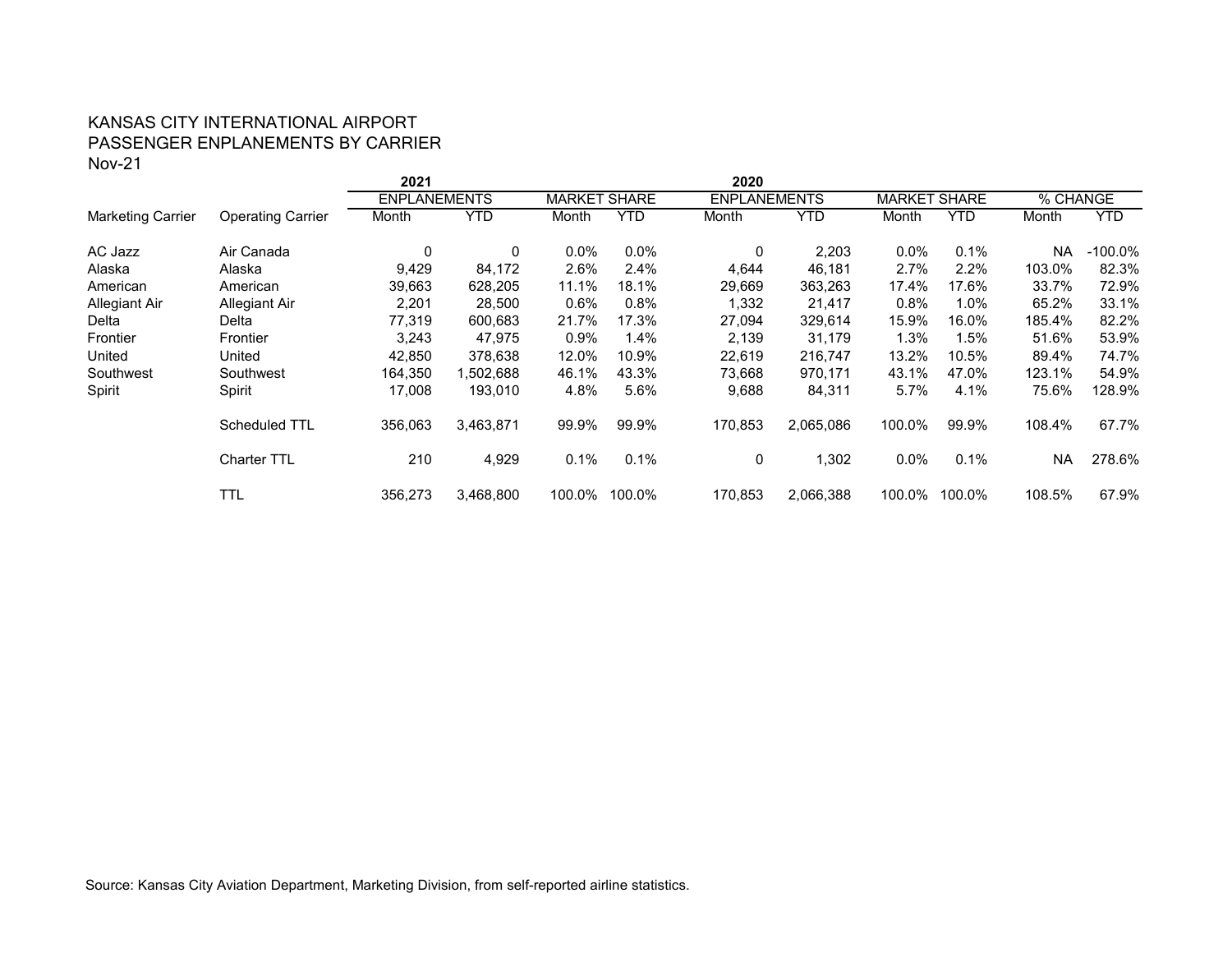### KANSAS CITY INTERNATIONAL AIRPORT TOTAL AIR MAIL BY CARRIER Nov-21

|                               |                          | 2021           |              |         |                     | 2020            |            |         |                     |            |            |
|-------------------------------|--------------------------|----------------|--------------|---------|---------------------|-----------------|------------|---------|---------------------|------------|------------|
|                               |                          | MAIL TTL (LBS. |              |         | <b>MARKET SHARE</b> | MAIL TTL (LBS.) |            |         | <b>MARKET SHARE</b> | % CHANGE   |            |
| <b>Marketing Carrier</b>      | <b>Operating Carrier</b> | Month          | <b>YTD</b>   | Month   | <b>YTD</b>          | Month           | <b>YTD</b> | Month   | <b>YTD</b>          | Month      | <b>YTD</b> |
| Alaska                        | Alaska                   | 1,052          | 113,190      | 0.6%    | 6.1%                | 11,488          | 255,586    | 6.1%    | 9.4%                | $-90.8%$   | $-55.7%$   |
| American                      | American                 | 33,617         | 262,662      | 18.0%   | 14.2%               | 0               | 348,513    | 0.0%    | 12.9%               | <b>NA</b>  | $-24.6%$   |
| Allegiant Air                 | Allegiant Air            | 0              | 0            | $0.0\%$ | $0.0\%$             | $\Omega$        | 0          | 0.0%    | $0.0\%$             | <b>NA</b>  | <b>NA</b>  |
| Delta                         | Delta                    | 152,274        | 1,471,235    | 81.5%   | 79.6%               | 176,953         | 1,736,398  | 93.9%   | 64.1%               | $-13.9%$   | $-15.3%$   |
| Frontier                      | Frontier                 | 0              | 0            | $0.0\%$ | $0.0\%$             | 0               | 0          | $0.0\%$ | $0.0\%$             | <b>NA</b>  | <b>NA</b>  |
| United                        | United                   | 0              | 522          | $0.0\%$ | $0.0\%$             | 23              | 364,097    | 0.0%    | 13.4%               | $-100.0\%$ | $-99.9%$   |
| Southwest                     | Southwest                |                | 0            | $0.0\%$ | $0.0\%$             | 0               | 0          | 0.0%    | 0.0%                | <b>NA</b>  | <b>NA</b>  |
| Spirit                        | Spirit                   | $\Omega$       | $\Omega$     | $0.0\%$ | $0.0\%$             | $\Omega$        | $\Omega$   | $0.0\%$ | $0.0\%$             | <b>NA</b>  | <b>NA</b>  |
|                               | Scheduled TTL            | 186,943        | 1,847,609    | 100.0%  | 100.0%              | 188,464         | 2,704,594  | 100.0%  | 99.9%               | $-0.8%$    | $-31.7%$   |
| FedEx                         | FedEx                    | 0              | 0            | $0.0\%$ | $0.0\%$             | 0               | 0          | $0.0\%$ | $0.0\%$             | $0.0\%$    | $0.0\%$    |
| Air Transpt Intern            | Air Transpt Intern       | $\mathbf 0$    | $\Omega$     | $0.0\%$ | $0.0\%$             | 0               | $\Omega$   | 0.0%    | 0.0%                | $0.0\%$    | 0.0%       |
| Airborne Express              | Airborne Express         |                | 0            | $0.0\%$ | $0.0\%$             |                 | $\Omega$   | 0.0%    | 0.0%                | $0.0\%$    | 0.0%       |
| <b>DHL</b>                    | <b>DHL</b>               | <sup>0</sup>   | <sup>0</sup> | $0.0\%$ | $0.0\%$             | 0               | 0          | 0.0%    | $0.0\%$             | $0.0\%$    | $0.0\%$    |
| Sun Country Airline Prime Air |                          |                |              | $0.0\%$ | $0.0\%$             | 0               | $\Omega$   | 0.0%    | 0.0%                | $0.0\%$    | 0.0%       |
| Southern Air                  | Southern Air             | 0              | 0            | $0.0\%$ | $0.0\%$             | 0               | $\Omega$   | 0.0%    | $0.0\%$             | $0.0\%$    | $0.0\%$    |
| <b>UPS</b>                    | <b>UPS</b>               | $\mathbf 0$    | 0            | $0.0\%$ | $0.0\%$             | $\mathbf 0$     | 2,785      | 0.0%    | 0.1%                | <b>NA</b>  | $-100.0\%$ |
|                               | All Mail TTL             | 0              | 0            | 0.0%    | 0.0%                | $\mathbf 0$     | 2,785      | 0.0%    | 0.1%                | 0.0%       | 100.0%     |
|                               | Charter TTL              | 0              | 0            | 0.0%    | 0.0%                | $\mathbf 0$     | 0          | $0.0\%$ | $0.0\%$             | $0.0\%$    | $0.0\%$    |
|                               | <b>TTL</b>               | 186,943        | 1,847,609    | 100.0%  | 100.0%              | 188,464         | 2,707,379  |         | 100.0% 100.0%       | $-0.8%$    | $-31.8%$   |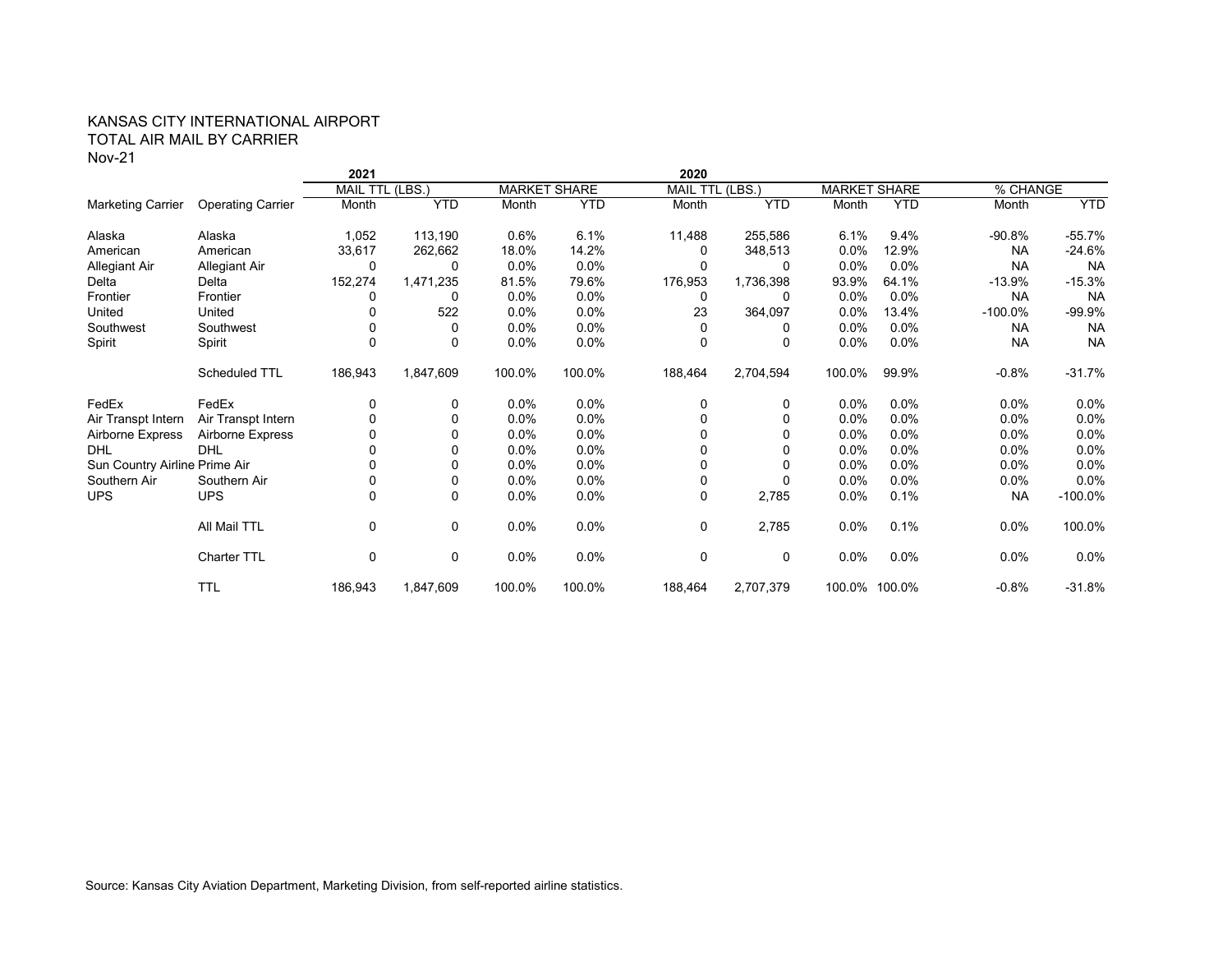### KANSAS CITY INTERNATIONAL AIRPORT TOTAL AIR FREIGHT BY CARRIER Nov-21

|                               |                          | 2021       |                           |         |                     | 2020               |             |         |                     |            |            |
|-------------------------------|--------------------------|------------|---------------------------|---------|---------------------|--------------------|-------------|---------|---------------------|------------|------------|
|                               |                          |            | <b>FREIGHT TTL (LBS.)</b> |         | <b>MARKET SHARE</b> | <b>FREIGHT TTL</b> | (LES.)      |         | <b>MARKET SHARE</b> | % CHANGE   |            |
| <b>Marketing Carrier</b>      | <b>Operating Carrier</b> | Month      | <b>YTD</b>                | Month   | <b>YTD</b>          | Month              | <b>YTD</b>  | Month   | <b>YTD</b>          | Month      | <b>YTD</b> |
| AC Jazz                       | Air Canada               | 0          | 0                         | $0.0\%$ | $0.0\%$             | 0                  | 0           | $0.0\%$ | 0.0%                | <b>NA</b>  | <b>NA</b>  |
| Alaska                        | Alaska                   | 56,423     | 449,598                   | 0.2%    | 0.2%                | 17,838             | 320,067     | $0.0\%$ | 0.2%                | 216.3%     | 40.5%      |
| American                      | American                 | 24,019     | 251,083                   | 0.1%    | 0.1%                | 788                | 150,195     | 0.0%    | 0.1%                | 2948.1%    | 67.2%      |
| <b>Allegiant Air</b>          | Allegiant Air            | 0          | 0                         | $0.0\%$ | $0.0\%$             | 0                  | 0           | $0.0\%$ | 0.0%                | <b>NA</b>  | <b>NA</b>  |
| Delta                         | Delta                    | 176,811    | 1,785,514                 | 0.7%    | 0.7%                | 52,266,321         | 703,328     | 77.4%   | 0.4%                | $-99.7%$   | 153.9%     |
| Frontier                      | Frontier                 | $\Omega$   | O                         | 0.0%    | $0.0\%$             | 0                  | 0           | 0.0%    | 0.0%                | <b>NA</b>  | <b>NA</b>  |
| United                        | United                   | 56,309     | 339,352                   | 0.2%    | 0.1%                | 76,813             | 371,329     | 0.1%    | 0.2%                | $-26.7%$   | $-8.6%$    |
| Southwest                     | Southwest                | 637,234    | 6,522,659                 | 2.4%    | 2.7%                | 416,326            | 6,023,227   | 0.6%    | 3.4%                | 53.1%      | 8.3%       |
| Spirit                        | Spirit                   | 0          | 0                         | $0.0\%$ | $0.0\%$             | 0                  | 0           | 0.0%    | 0.0%                | <b>NA</b>  | <b>NA</b>  |
|                               | Scheduled TTL            | 950,796    | 9,348,206                 | 3.6%    | 3.9%                | 52,778,086         | 7,568,146   | 78.2%   | 4.3%                | $-98.2%$   | 23.5%      |
| FedEx                         | FedEx                    | 9,923,505  | 117,931,997               | 37.8%   | 49.4%               | 9,746,907          | 113,166,083 | 14.4%   | 64.1%               | 1.8%       | 4.2%       |
| Air Transpt Intern            | Air Transpt Intern       | 8,816,854  | 41,699,908                | 33.6%   | 17.5%               | 0                  | 0           | $0.0\%$ | 0.0%                | <b>NA</b>  | <b>NA</b>  |
| Airborne Express              | Airborne Express         | 0          | 37,313                    | $0.0\%$ | $0.0\%$             | 0                  | 0           | $0.0\%$ | 0.0%                | <b>NA</b>  | <b>NA</b>  |
| Sun Country Airline Prime Air |                          | 1,304,572  | 8,294,059                 | 5.0%    | 3.5%                |                    |             | $0.0\%$ | 0.0%                | <b>NA</b>  | <b>NA</b>  |
| Southern Air                  | Southern Air             | 0          | 0                         | $0.0\%$ | $0.0\%$             | 0                  | 25,441      | $0.0\%$ | 0.0%                | <b>NA</b>  | $-100.0%$  |
| <b>UPS</b>                    | <b>UPS</b>               | 5,255,205  | 54,089,392                | 20.0%   | 22.6%               | 4,392,873          | 49,295,637  | 6.5%    | 27.9%               | 19.6%      | 9.7%       |
|                               | All Cargo TTL            | 26,250,932 | 231,400,875               | 96.4%   | 93.0%               | 66,917,866         | 170,055,307 | 99.2%   | 96.4%               | $-60.8%$   | 36.1%      |
|                               | <b>Charter TTL</b>       | 0          | 7,407,135                 | 0.0%    | 3.1%                | 572,827            | 6,362,098   | 0.8%    | 3.6%                | $-100.0\%$ | 16.4%      |
|                               | <b>TTL</b>               | 26,250,932 | 238,808,010               | 100.0%  | 100.0%              | 67,490,693         | 176,417,405 |         | 100.0% 100.0%       | -61.1%     | 35.4%      |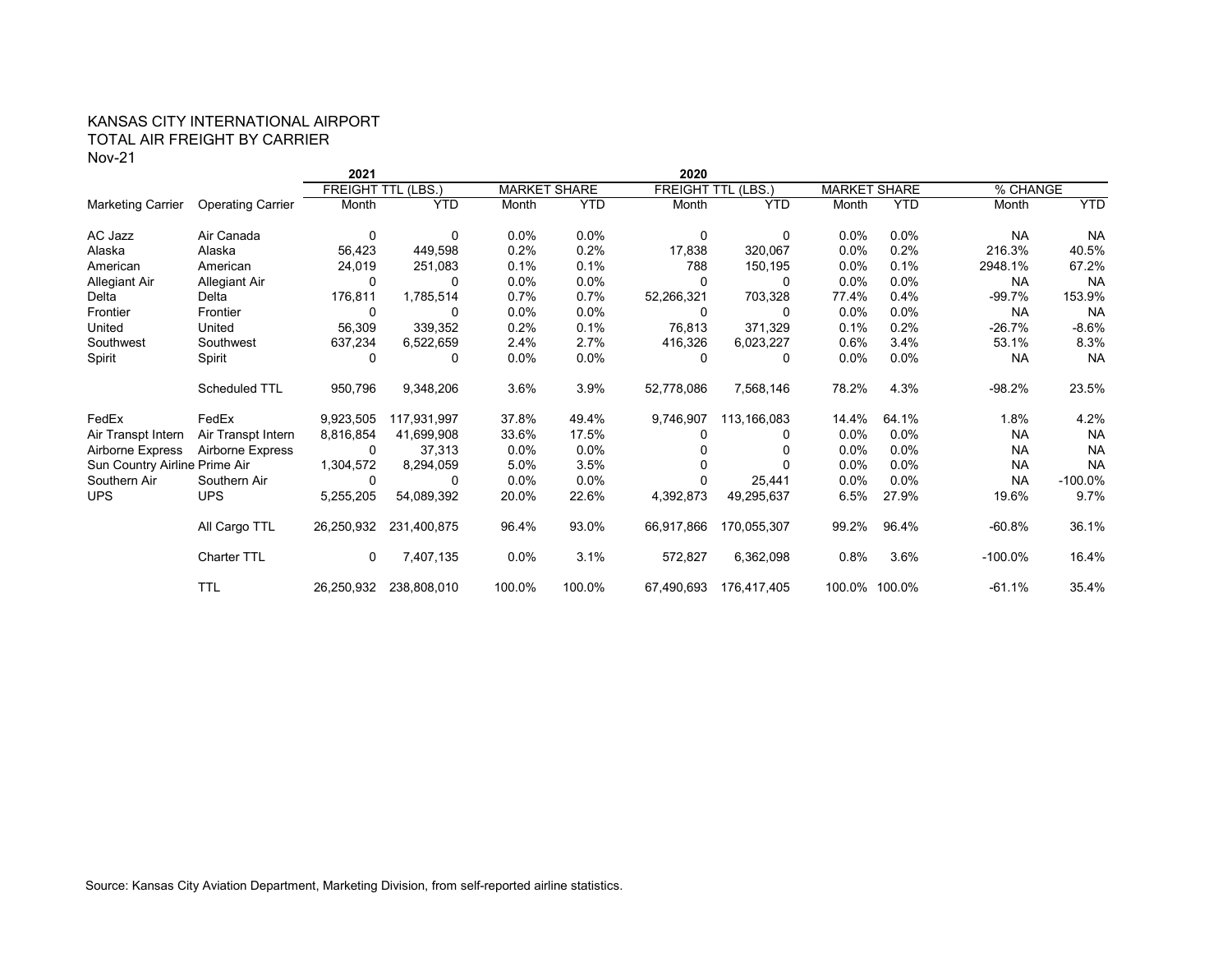#### KANSAS CITY INTERNATIONAL AIRPORT Marketing Carrier Subtotals

Nov-21

|                          | 2021                   |             |                     |            | 2020                   |             |                     |            |           |            |
|--------------------------|------------------------|-------------|---------------------|------------|------------------------|-------------|---------------------|------------|-----------|------------|
|                          | <b>ENPLANEMENTS</b>    |             | <b>MARKET SHARE</b> |            | <b>ENPLANEMENTS</b>    |             | <b>MARKET SHARE</b> |            | % CHANGE  |            |
| <b>Marketing Carrier</b> | Month                  | <b>YTD</b>  | Month               | <b>YTD</b> | Month                  | <b>YTD</b>  | Month               | <b>YTD</b> | Month     | <b>YTD</b> |
| AC Jazz                  | $\mathbf 0$            | 0           | 0.0%                | 0.0%       | 0                      | 2,203       | 0.0%                | 0.1%       | 0.0%      | $-100.0%$  |
| Alaska                   | 9,429                  | 84,172      | 2.6%                | 2.4%       | 4,644                  | 46,181      | 2.7%                | 2.2%       | 103.0%    | 82.3%      |
| American                 | 39,663                 | 628,205     | 11.1%               | 18.1%      | 29.669                 | 363,263     | 17.4%               | 17.6%      | 33.7%     | 72.9%      |
| Allegiant Air            | 2,201                  | 28,500      | 0.6%                | 0.8%       | 1,332                  | 21,417      | 0.8%                | 1.0%       | 65.2%     | 33.1%      |
| Delta                    | 77,319                 | 600,683     | 21.7%               | 17.3%      | 27,094                 | 329,614     | 15.9%               | 16.0%      | 185.4%    | 82.2%      |
| Frontier                 | 3,243                  | 47,975      | 0.9%                | 1.4%       | 2.139                  | 31,179      | 1.3%                | 1.5%       | 51.6%     | 53.9%      |
| United                   | 42,850                 | 378,638     | 12.0%               | 10.9%      | 22.619                 | 216,747     | 13.2%               | 10.5%      | 89.4%     | 74.7%      |
| Southwest                | 164,350                | 1,502,688   | 46.1%               | 43.3%      | 73.668                 | 970,171     | 43.1%               | 47.0%      | 123.1%    | 54.9%      |
| Spirit                   | 17,008                 | 193,010     | 4.8%                | 5.6%       | 9,688                  | 84,311      | 5.7%                | 4.1%       | 75.6%     | 128.9%     |
| Charter                  | 210                    | 4,929       | 0.1%                | 0.1%       | 0                      | 1,302       | 0.0%                | 0.1%       | <b>NA</b> | 278.6%     |
| Total                    | 356,273                | 3,468,800   | 100.0%              | 100.0%     | 170,853                | 2,066,388   | 100.0% 100.0%       |            | 108.5%    | 67.9%      |
|                          | 2021                   |             |                     |            | 2020                   |             |                     |            |           |            |
|                          | <b>MAIL TTL (LBS.)</b> |             | <b>MARKET SHARE</b> |            | <b>MAIL TTL (LBS.)</b> |             | <b>MARKET SHARE</b> |            | % CHANGE  |            |
| <b>Marketing Carrier</b> | Month                  | <b>YTD</b>  | Month               | <b>YTD</b> | Month                  | <b>YTD</b>  | Month               | <b>YTD</b> | Month     | <b>YTD</b> |
|                          |                        |             |                     |            |                        |             |                     |            |           |            |
| Alaska                   | 1,052                  | 113,190     | 0.6%                | 6.1%       | 11,488                 | 255,586     | 6.1%                | 9.4%       | $-90.8%$  | $-55.7%$   |
| American                 | 33,617                 | 262,662     | 18.0%               | 14.2%      | 0                      | 348,513     | 0.0%                | 12.9%      | <b>NA</b> | $-24.6%$   |
| Allegiant Air            | $\mathbf 0$            | $\mathbf 0$ | 0.0%                | 0.0%       | 0                      | $\mathbf 0$ | 0.0%                | 0.0%       | <b>NA</b> | <b>NA</b>  |
| Delta                    | 152,274                | 1,471,235   | 81.5%               | 79.6%      | 176,953                | 1,736,398   | 93.9%               | 64.1%      | $-13.9%$  | $-15.3%$   |
| Frontier                 | 0                      | 0           | 0.0%                | 0.0%       | 0                      | $\mathbf 0$ | 0.0%                | 0.0%       | <b>NA</b> | <b>NA</b>  |
| United                   | 0                      | 522         | 0.0%                | 0.0%       | 23                     | 364,097     | 0.0%                | 13.4%      | $-100.0%$ | $-99.9%$   |
| Southwest                | 0                      | $\mathbf 0$ | 0.0%                | 0.0%       | 0                      | 0           | 0.0%                | 0.0%       | <b>NA</b> | <b>NA</b>  |
| Spirit                   | 0                      | 0           | 0.0%                | 0.0%       | 0                      | 0           | 0.0%                | 0.0%       | <b>NA</b> | <b>NA</b>  |
| FedEx                    | 0                      | 0           | 0.0%                | 0.0%       | 0                      | $\mathbf 0$ | 0.0%                | 0.0%       | <b>NA</b> | <b>NA</b>  |
| Airborne Express         | 0                      | 0           | 0.0%                | 0.0%       | 0                      | $\mathbf 0$ | 0.0%                | 0.0%       | <b>NA</b> | <b>NA</b>  |
| Sun Country              | 0                      | 0           | 0.0%                | 0.0%       | 0                      | $\mathbf 0$ | 0.0%                | 0.0%       | <b>NA</b> | <b>NA</b>  |
| <b>UPS</b>               | 0                      | 0           | 0.0%                | 0.0%       | 0                      | 2,785       | 0.0%                | 0.1%       | <b>NA</b> | $-100.0%$  |
| Charter                  | $\mathbf 0$            | 0           | 0.0%                | 0.0%       | 0                      | $\mathbf 0$ | 0.0%                | 0.0%       | <b>NA</b> | <b>NA</b>  |

|                          | 2021       |                           |         |                     | 2020                      |                     |         |            |            |            |
|--------------------------|------------|---------------------------|---------|---------------------|---------------------------|---------------------|---------|------------|------------|------------|
|                          |            | <b>FREIGHT TTL (LBS.)</b> |         | <b>MARKET SHARE</b> | <b>FREIGHT TTL (LBS.)</b> | <b>MARKET SHARE</b> |         | % CHANGE   |            |            |
| <b>Marketing Carrier</b> | Month      | <b>YTD</b>                | Month   | <b>YTD</b>          | Month                     | <b>YTD</b>          | Month   | <b>YTD</b> | Month      | <b>YTD</b> |
| Alaska                   | 56,423     | 449,598                   | 0.2%    | 0.2%                | 17,838                    | 320,067             | $0.0\%$ | 0.2%       | 216.3%     | 40.5%      |
| American                 | 24,019     | 251.083                   | 0.1%    | 0.1%                | 788                       | 150,195             | $0.0\%$ | 0.1%       | 2948.1%    | 67.2%      |
| <b>Allegiant Air</b>     | 0          | 0                         | $0.0\%$ | $0.0\%$             | 0                         | 0                   | $0.0\%$ | 0.0%       | <b>NA</b>  | <b>NA</b>  |
| Delta                    | 176,811    | 1,785,514                 | 0.7%    | 0.7%                | 52,266,321                | 703,328             | 77.4%   | 0.4%       | $-99.7\%$  | 153.9%     |
| Frontier                 | 0          | <sup>0</sup>              | $0.0\%$ | $0.0\%$             |                           | 0                   | $0.0\%$ | $0.0\%$    | <b>NA</b>  | <b>NA</b>  |
| United                   | 56,309     | 339.352                   | 0.2%    | 0.1%                | 76.813                    | 371.329             | 0.1%    | 0.2%       | $-26.7%$   | $-8.6%$    |
| Southwest                | 637.234    | 6,522,659                 | 2.4%    | 2.7%                | 416.326                   | 6.023.227           | 0.6%    | 3.4%       | 53.1%      | 8.3%       |
| Spirit                   | 0          | 0                         | 0.0%    | $0.0\%$             | 0                         | $\Omega$            | $0.0\%$ | 0.0%       | <b>NA</b>  | <b>NA</b>  |
| FedEx                    | 9,923,505  | 117,931,997               | 37.8%   | 49.4%               | 9.746.907                 | 113.166.083         | 14.4%   | 64.1%      | 1.8%       | 4.2%       |
| Airborne Express         | 0          | 37,313                    | $0.0\%$ | $0.0\%$             |                           | 0                   | $0.0\%$ | 0.0%       | <b>NA</b>  | <b>NA</b>  |
| Southern Air             |            | <sup>0</sup>              | $0.0\%$ | $0.0\%$             |                           | 25,441              | $0.0\%$ | 0.0%       | <b>NA</b>  | $-100.0%$  |
| Sun Country              | 1.304.572  | 8.294.059                 | 5.0%    | 3.5%                |                           | $\Omega$            | $0.0\%$ | 0.0%       | <b>NA</b>  | <b>NA</b>  |
| <b>UPS</b>               | 5.255.205  | 54,089,392                | 20.0%   | 22.6%               | 4.392.873                 | 49.295.637          | 6.5%    | 27.9%      | 19.6%      | 9.7%       |
| Charter                  | 0          | 7,407,135                 | $0.0\%$ | 3.1%                | 572,827                   | 6,362,098           | 0.8%    | 3.6%       | $-100.0\%$ | 16.4%      |
| Total                    | 26,250,932 | 238,808,010               | 100.0%  | 100.0%              | 67.490.693                | 176.417.405         | 100.0%  | 100.0%     | $-61.1%$   | 35.4%      |